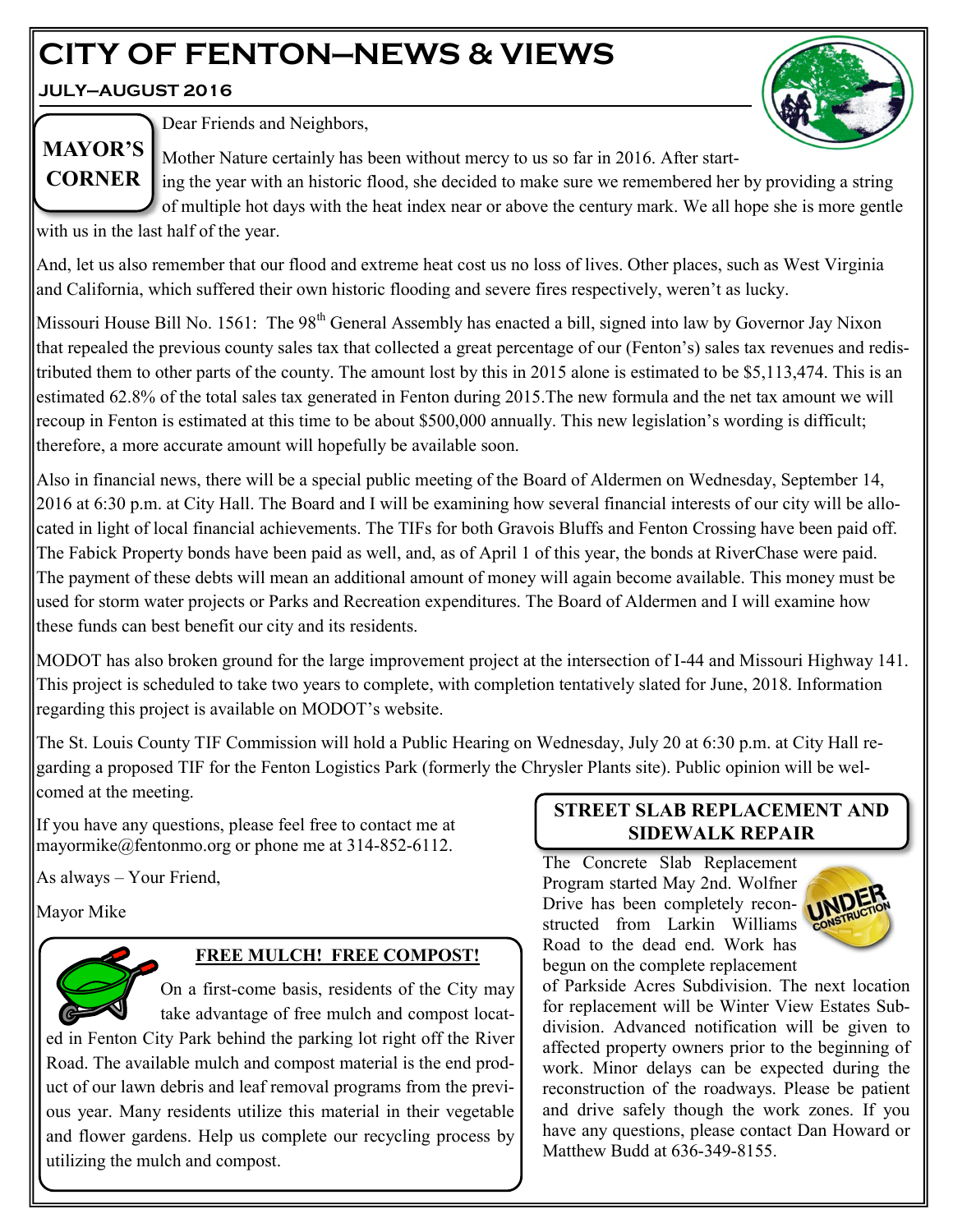JULY–AUGUST 2016

#### PAGE 2

#### **PLANNING & ZONING COMMISSION PUBLIC HEARING NOTICE**

*\*\*PLEASE NOTE: The August meeting is being held on a Wednesday instead of the usual Tuesday due to elections.\*\** On **Wednesday, August 3, 2016** the Planning & Zoning Commis-

sion will hold a Public Hearing at 7:00 p.m. during their regularly scheduled meeting at City Hall to consider the following:

#### **OLD BUSINESS:**

- $\checkmark$  Consideration of amendments to the Zoning Code pertaining to Sign Regulations.
- $\checkmark$  Consideration of amendments to the Zoning Code pertaining to Accessory Buildings, Structures and Uses and related definitions.

#### **NEW BUSINESS:**

- A Petition by Rhiannon Kaye, AIA, on behalf of PNC Bank for Special Use Permit for an outdoor, freestanding ATM at 14 Fenton Plaza. The property is zoned "OT-2" Olde Towne Family Entertainment/Commercial Zone District.
- $\sim$  A Petition by Scott Blind to subdivide one existing lot into two lots. The existing lot is addressed as 835 New Smizer Mill Road and is zoned "R-2" Single-Family Residential Zone District.

#### **NEW BUSINESS CORNER**

The following businesses have applied for an Occupancy Permit and are planning on calling Fenton "home":



**Pier Magic of St. Louis** 1728 Rudder Industrial Park *(foundation repair company)*

**Essence Water** 2032 Corporate 44 Drive *(water purification bottling & distribution center)*

**Ovation Gear, LLC.** 773 Merus Court *(warehouse for wholesale specialty dance items)*

> **Usha's Alteration & Tailoring** 624 Gravois Road *(clothing alteration & tailoring)*

**Horton Insurance Agency** 1720 West Park Center Drive, Ste. E *(insurance agency)*

#### **Partners Financial Services, Inc.** 575 Rudder Road

*(office/call center for collection agency)*

# **NOMINATIONS SOUGHT FOR JOHN FABICK COMMUNITY SERVICE AWARD**

Mayor Mike Polizzi and the Board of Aldermen are officially requesting nominations for the annual "John Fabick Community Service Award". This award was named in memory of Mr. Fabick for his dedication to our community and his corporate leadership.



The City of Fenton recognizes that many of its residents, businesses and civic organizations contribute in a significant manner to the City each day, without reward or recognition. These include those that have brought honor upon themselves and the community through some outstanding accomplishment as well as serviceminded volunteers who simply want to be involved in the community by serving on a City Board or Commission.

To that end, the City has established a process that will allow for appropriate recognition of an individual, business or civic group, Board or Commission that has contributed a significant and useful service to the community.

Actions being recognized must benefit the City of Fenton or its residents in some manner. The individual must live or be employed within the Fenton City limits and the business or civic group must be located within the City limits.

Nomination forms will be available on July 1, 2016. To obtain a nominating form, contact City Clerk/Manager Diane Monteleone at (636) 343-2080. All nominations must be forwarded to the City Clerk/Manager at City Hall by September 30, 2016. The Mayor and Board of Aldermen will meet to review all nominations for a final decision. The award will be presented at the November Board of Aldermen Meeting.

## **SALES TAX REDISTRIBUTIONS TO ST. LOUIS COUNTY FOR JUNE 2016**

| "A" Sales Tax Summary                                                           |                      | "B" (Pool) Sales Tax Summary |                      | <b>Combined Sales Tax Summary</b> |                      |  |
|---------------------------------------------------------------------------------|----------------------|------------------------------|----------------------|-----------------------------------|----------------------|--|
| Generated                                                                       | <b>Redistributed</b> | Generated                    | <b>Redistributed</b> | Generated                         | <b>Redistributed</b> |  |
| \$563,290                                                                       | $$269,238(47.8\%)$   | \$253,504                    | $$247,882(97.8\%)$   | \$816,794                         | $$517,120(63.3\%)$   |  |
| Total amount for 2016 redistributed to St. Louis County is \$1,705,898 (61.9%). |                      |                              |                      |                                   |                      |  |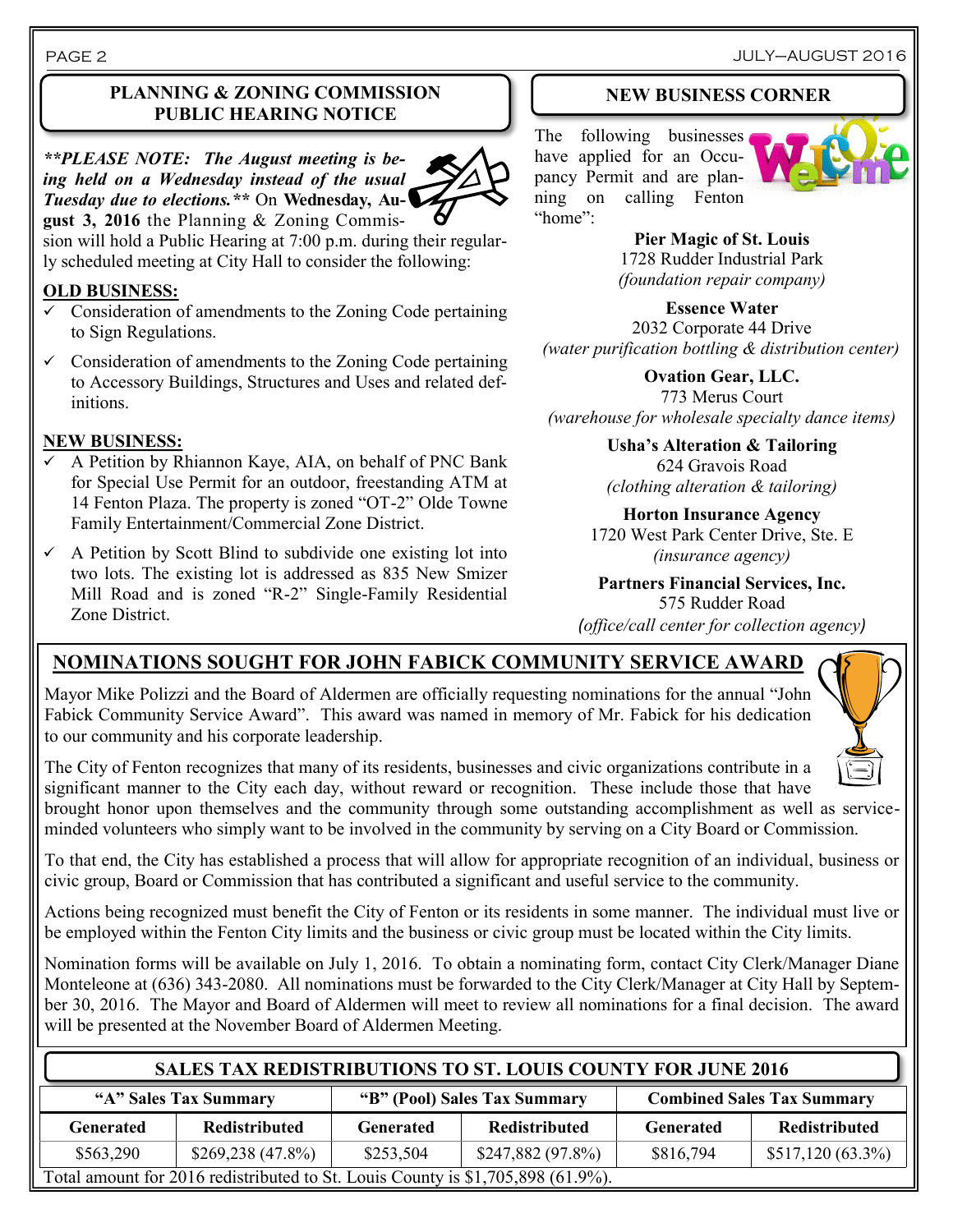# **NOTICE OF PUBLIC MEETING**

The Mayor and Board of Aldermen are discussing the financial future of the City of Fenton. Within the last few years, the City has paid off the debt for the Gravois Bluffs TIF, the Fenton Crossing TIF and the Fabick Property bonds. The RiverChase bonds were paid off on April 1, 2016. The City is now debt free. The payment of the debt has created a significant increase of available funds in the Storm Water/Parks Fund. The Storm Water/Parks Sales Tax is restricted and can only be used for storm water projects or parks and recreation expenditures. Revenues received from RiverChase Programs (i.e. memberships, daily admission, parks and recreation fees, etc.) are not restricted and are presently deposited in the Storm Water/Parks Fund (along with the Parks Sales Tax).

The Mayor and Board of Aldermen would like the residents' input on using the revenues generated from RiverChase Programs to help fund street projects and operating expenditures which are now charged to the General Fund and/or the Capital Projects Fund. A Public Meeting will be held at 6:30 p.m. on Wednesday, September 14, 2016, to invite the residents to learn more about the issue and offer their input, comments or questions.

PUBLIC MEETING OF THE BOARD OF ALDERMEN 625 NEW SMIZER MILL ROAD WEDNESDAY, SEPTEMBER 14, 2016  $6:30 P M$ 

#### **FENTON HISTORICAL SOCIETY**



#### **FOOD DRIVE**

The Fenton Historical Society will be accepting non-perishable foods during the months of June, July and August. All items collected will be donated to a local food pantry. You may drop off your do-

nations at the Fenton Historical Society Museum, address is listed below. The museum is open on Wednesdays and Saturdays from 11:00 a.m. - 2:00 p.m.

—————————————————- The monthly meeting of the Fenton Historical Society will be held on **Thursday, August 4th, at 7:00 p.m.**  The Fenton Historical Society is located at #1 Church Street in Olde Towne Fenton. For more information, call (636) 326-0808 or visit our website:

**www.fentonhistory.com**

#### **ST. LOUIS COUNTY POLICE FENTON PRECINCT**

#### **COPS ON TOP AT SHOP 'N SAVE**



On **August 12th through 14th** the City of Fenton Officers will be teaming up with Shop 'n Save for Cops on Top. This is an opportunity for police officers to raise money for Missouri Special Olympics. The Special Olympics Mission is, "to provide year-round sports training

and athletic competition in a variety of Olympic-type sports for children and adults with intellectual disabilities, giving them continuing opportunities to develop physical fitness, demonstrate courage, experience joy, and participate in a sharing of gifts, skills and friendships with their families, other Special Olympics athletes, and the community." All Shop 'n Save stores in the area will be teaming up with local lawenforcement during this weekend. The City of Fenton Officers will be at 45 Gravois Bluffs Plaza between the hours of **10:00 am and 6:00 pm.** Officers will be collecting donations and selling Law Enforcement Torch Run Shirts.

#### **ORDINANCE REMINDER**

*Section 210.020 Animals Running at Large Prohibited* "It shall be unlawful for any person owning or having in his/her custody any dog, cat, or permitted fowl to permit the same to go at large, whether such dog or cat is licensed or unlicensed, nor shall such dog, cat, or permitted fowl be allowed to be or go at large upon the streets or other public ways of the City and such action is declared to be a nuisance and a danger to the public health and safety."

#### **CRIME REPORT AND STATISTICAL INFORMATION FOR JUNE 2016**

Officers serving the City of Fenton responded to 977 calls for service, handled 757 self-initiated assignments, and made 72 arrests during the month of June. Of these, officers responded to and handled 450 radio/ on-view assignments in the retail business areas. The activities in the retail business area resulted in 11 arrests. Officers assigned to the City of Fenton Precinct issued 309 traffic citations.

**Neighborhood Policing Officer Aaron Dilks Precinct Phone (636) 349-8120, ext. 1123**





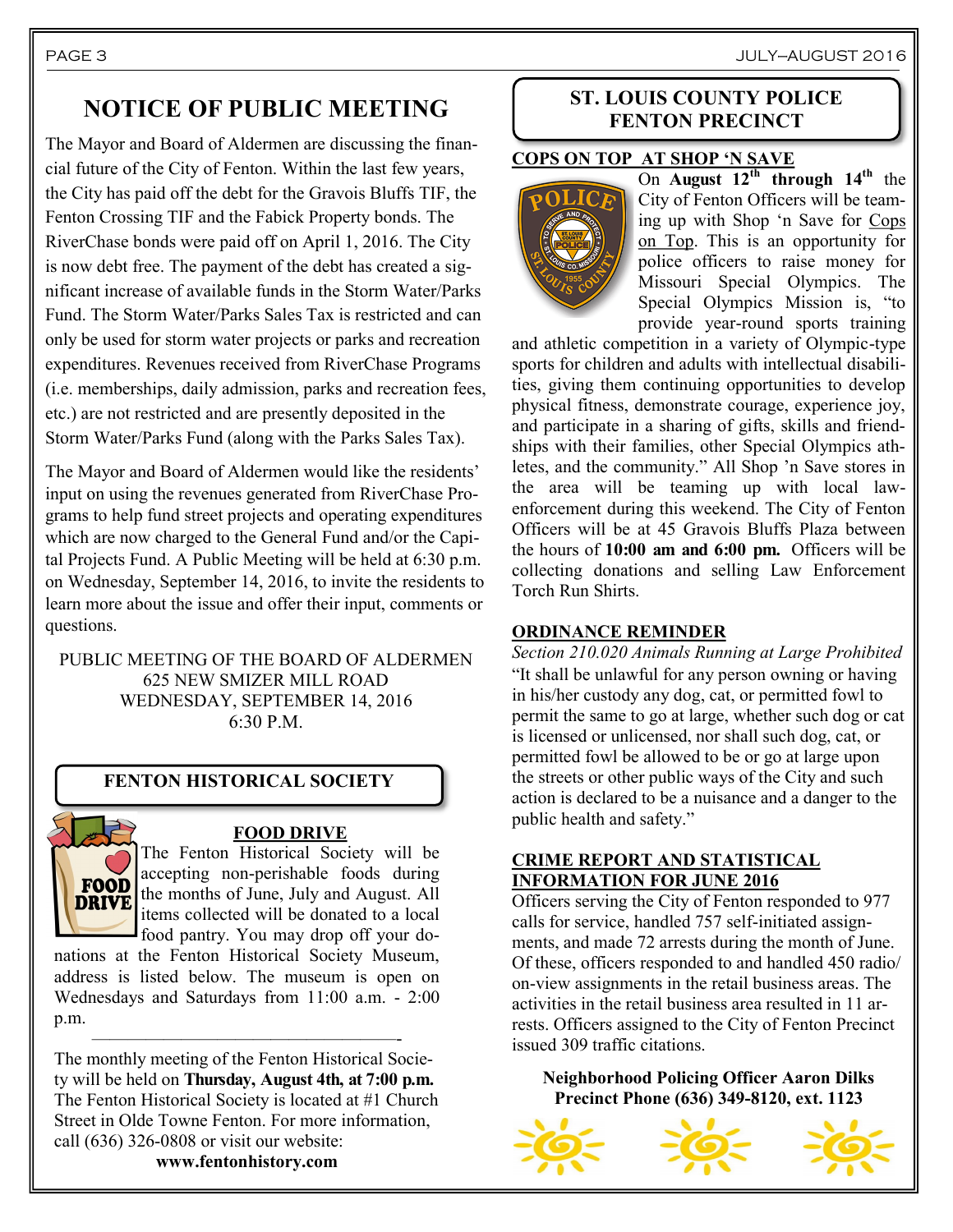PAGE 4 JULY—AUGUST 2016

#### **DECISIONS FROM THE JUNE 23, 2016 SPECIAL MEETING & BOARD OF ALDERMEN MEETING**

#### *DECISIONS*

- Denied the request to waive fees for a Sunshine Request.
- Approved Liquor License renewals effective 7/1/2016 to 6/30/2017.
- Approved new Liquor Licenses effective 7/1/2016 to 6/30/2017 for the following establishments: Fenton Athletic Association, Shop 'n Save and Mobil on the Run #625.
- $\checkmark$  Approved new Tasting Permits effective 7/1/2016 to 6/30/2017 for the following establishments: Shop 'n Save, Viviano's Festa Italiano, Dierberg's Fenton Crossing, Smoke N Bottle, Here Today, Wal-Mart Supercenter #805, Mobil on the Run #625.
- $\checkmark$  Approved Temporary Liquor License effective August 4-7, 2016 for St. Paul Athletic Association.
- Approved Amusement Licenses for Swing-A-Round Fun Town.
- Approved request for the destruction of records presented at the June 9, 2016 Committee Meeting.
- Approved the request to allow parking on one side of Sweany Lane for the St. Paul Soccer Tournament on August 5th,6 & 7, 2016.
- Approved the Park, Beautification & Recreation Board's recommendation to deny the request to waive fees for the Fenton Days Event.
- Approved the Recreation Supervisor—Marketing job description.
- $\checkmark$  Approved the Lead Building/Grounds Maintenance Worker job description.
- $\checkmark$  Approved CDBG Funds to be made available through the Home Improvement Program at St. Louis County to qualified residents until September 1, 2017.

#### *ORDINANCES*

- **#3599** Ord. approving a Special Use Permit petitioned by K.P. Development for a Temporary Modular/Prefabricated Office Facility at 1050 Dodge Drive.
- **#3600** Ord. approving Special Use Permit for Rexel, Inc. for Outdoor Storage at 1780 Gilsinn Lane
- **#3601** Ord. amending Section 466.020, Subsection B, of the Municipal Code of the City of Fenton, Missouri, to include Alteration/ Tailoring Shop as a Permitted Use within the "OT-2" District.
- **#3602** Ord. approving a Contract with Crest Foodservice Equipment for the purchase and delivery of replacement freezers and refrigerators in the RiverChase concession, kitchen and employee breakroom.
- **#3603** Ord. approving a Contract with Deere & Company for the purchase of a Cab Tractor and Tiger B-22 Boom Mower.
- **#3604** Ord. approving an Agreement with Dura Seal and Stripe, Inc. d/b/a Dura Seal Paving Contractor for Mill and Overlay of City of Fenton Park Parking Lots and Bike Paths.
- **#3605** Ord. amending Section 215.010, "Nuisances Affecting Health", Section 215.020, "Weeds and Other Vegetation – Excessive Growth", of the Municipal Code of the City of Fenton, Missouri and enacting a new Section 215.030, "Dead, Dying and Decaying Trees".
- **#3606** Ord. amending Section 225.010, "Definitions", and Section 225.020, "Solid Waste Storage", of the Municipal Code of the City of Fenton.

#### *RESOLUTIONS*

 **R-16-06** Denied Res. authorizing execution of a Services Contract with the St. Paul Athletic Association to conduct a half-field play event offering various field games open to the public during St. Paul's Annual Soccer Tournament.

#### **NO COST HOME IMPROVEMENT FOR FENTON LOW/MODERATE INCOME RESIDENTS**

St. Louis County Government's Home Improvement Program may be able to help you with up to \$5,000 worth of repairs to your home at NO COST TO YOU. Eligible items would be concrete, tuck-pointing, roofing, tree trimming or removal, electric, plumbing, heating, air conditioning, and foundation work. To be eligible, your property taxes have to be current and you must meet the adjusted gross income guidelines of 2016: Family of 1—less than \$39,400 Family of 2—less than \$45,000 Family of 3—less than \$50,650 Family of 4—less than \$56,250 Family of 5—less than \$60,750 Family of 6—less than \$65,250 Family of 7—less than \$69,750 Family of 8—less than \$74,250 The Home Improvement Program is federally funded and operates through St. Louis County Government's Department of Planning in conjunction with the City of Fenton.

**To apply, please call Debby at (314) 615-4025. TTY (314) 615- 4001.**

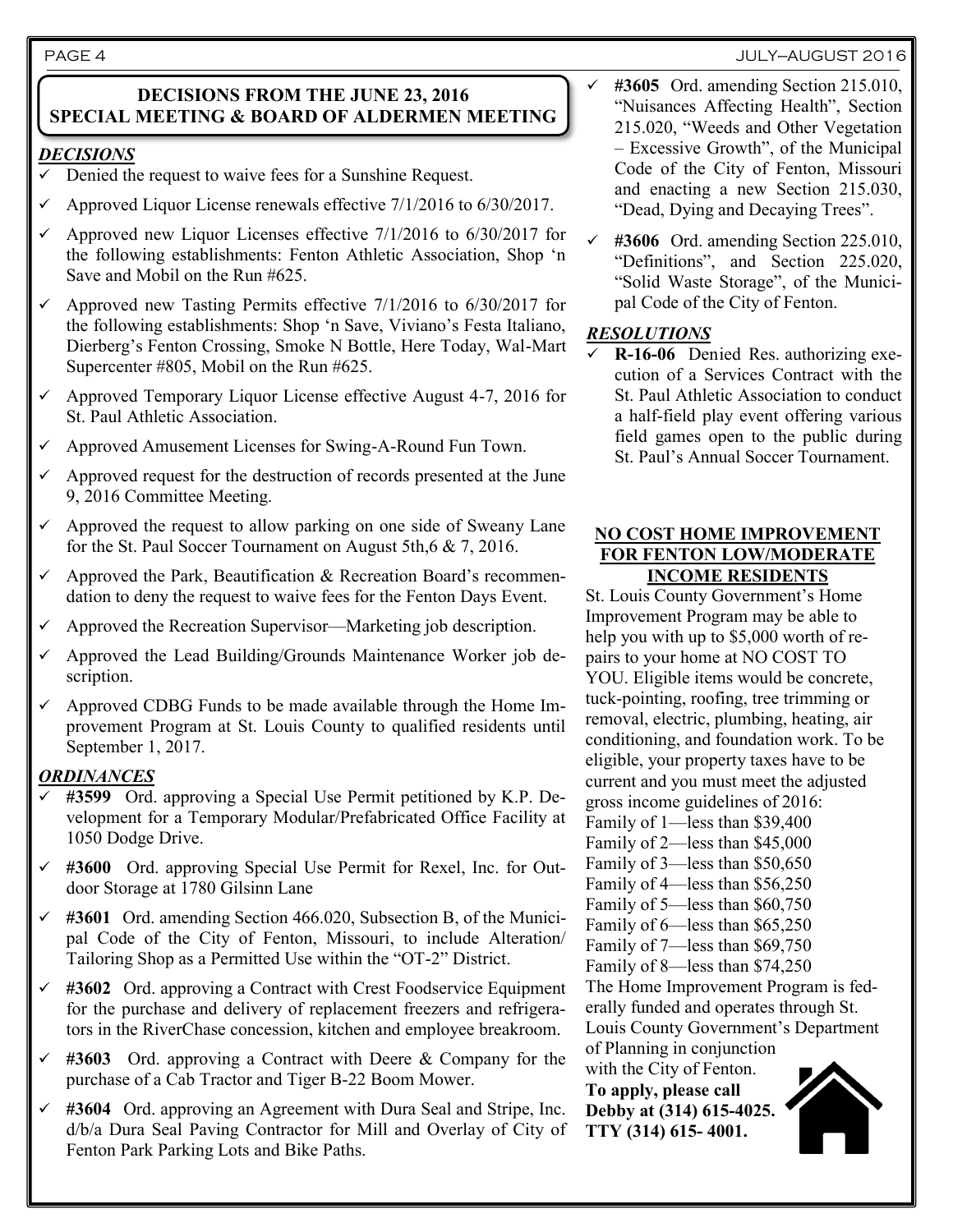#### PAGE 5 JULY—AUGUST 2016

# **PARKS & RECREATION**

### **UPCOMING PROGRAM OFFERINGS**

For detailed information, including program fees and registration requirements, please call RiverChase of Fenton at **(636) 343-0067** or visit our website at **www.fentonmo.org**.



#### **SENIOR (55+) LUNCH AND BINGO**

Adults 55 and up can join us for bingo and chicken and rice for lunch at 10:30 a.m. on **Wednesday, August 10.** Fee: \$6.50/person; registration required by Sunday, August 7.

#### **ALOHA SUMMER**

#### **Friday, August 12, 6:00 p.m.**

Relax by the pool to the soothing, tropical rhythms of Lenny Fritsch and the steel drum, ukulele, bongos and congas. After the music get ready to watch the Movie "Inside Out" on the Big Screen. Free for Members and \$5 for Non-Members.

#### **SUMMER SOCIAL**

#### **Friday, August 26, 5:30 p.m.—8:30 p.m.**

Enjoy a night of live music, dancing and dinner. The Retro Band will play a "Tribute to Rock & Roll Legends" show. This event is for adults and seniors and is sponsored by Delmar Gardens of Meramec Valley. Cost is \$15 per person.



# **MOSQUITO CONTROL**

Summer is here! Here are some ways to reduce the mosquito population in your neighborhood.

- Eliminate standing water sites where mosquitoes can breed
- Clean out clogged rain gutters and downspouts so they won't hold water
- Empty, clean and refill birdbaths on a weekly basis
- If you have a pool, make sure the cover isn't holding water and breeding mosquitoes
- Keep in mind that mosquitoes nest in vegetation and other protected places; keep the grass cut and bushes trimmed.



#### **NEW ORDINANCE CONCERNING RESIDEN-TIAL TRASH & RECYCLING CONTAINERS**

Per the recently adopted Ordinance #3606, all solid waste and recycling containers shall be stored within an enclosed structure, or behind the front elevation of the residential structure, or where the containers are not visible from the street.





This 6 game league provides the opportunity for

recreational players to enhance their skills and knowledge of the game while learning sportsmanship in the process. Games

**YOUTH SOCCER LEAGUES Ages 3 to 4, 5 to 6 and 7 to 8 Coed**



will be held at Fenton City Park on Saturday mornings and afternoons. No scores or standings will be recorded. Players will receive a numbered team t-shirt and award. An instructional day camp will be conducted by Ozzie Smith Sports Academy on September 24<sup>th</sup>. Times will be assigned to coaches. Uniforms and schedules will be distributed on this day. Last day to register is September  $10^{th}$ . Games begin October 1st. **Coaches are needed and will receive a free registration credit at the end of the season!** Cost is \$60 for Resident/ Member and & \$70 for Non-Resident.

#### **INSTRUCTIONAL SOCCER**

**Ages 3 to 8 (must be 3 at registration)** Get ready for the Fall Soccer League with our Instructional Soccer Program at Fenton City Park. Participants will learn the fundamentals of dribbling, passing, & shooting. Classes will meet Saturdays for 50 minutes and be instructed by Ozzie Smith Sports Academy. This is a 3-week class beginning August  $27<sup>th</sup>$  (off for Labor Day) and will be held at soccer field 7 at Fenton City Park. Ages 3 to 5 will start at 10:00 a.m. Ages 6 to 8 will start at 11:00 a.m. Cost is \$35 for Resident/Member and \$45 for Non-Resident.

### OLDE TOWNE FENTON FARMERS MARKET

The Market is open every Saturday, through October, from 8:00 a.m. to 1:00 p.m. at the Olde Towne Pavilion located at 200 Gravois Road. Visit our Facebook page for a list of vendors and special events throughout the season.

> **www.facebook.com/ FentonFarmersMarket**



@FentonParks @FentonParks www.facebook.com/FentonParks www.facebook.com/FentonFarmersMarket